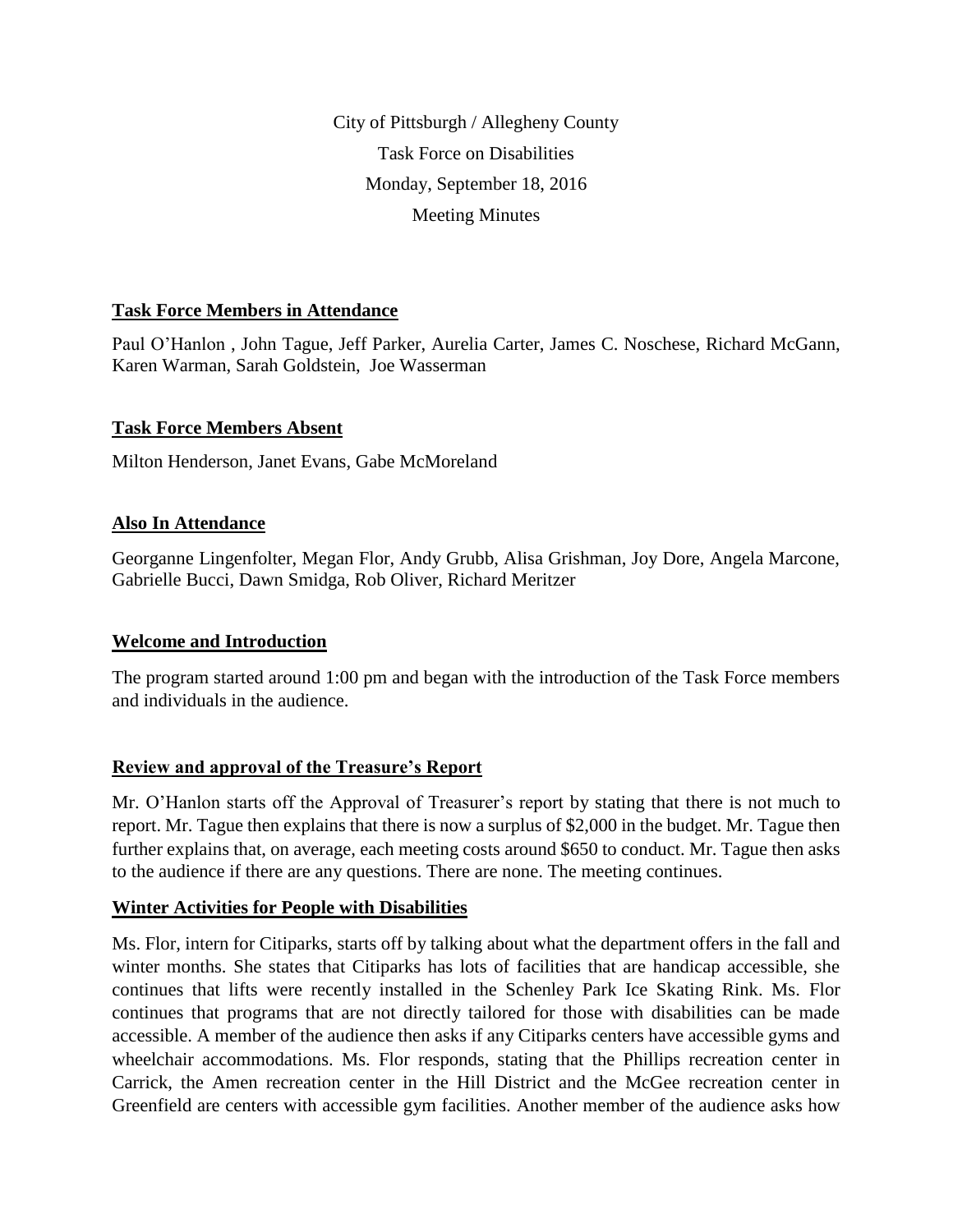Citiparks ensures this information is circulated within the community. She refers to concerns regarding lack of internet access, individuals with learning disabilities and those in low-income communities as groups who would face difficulty obtaining this information. Ms. Flour responds by stating that a booklet for summer is in circulation in all facilities, as well as in schools and at events. This is will continue with fall and winter booklets. There is also a referral line to ensure people can reach the facilities they require over the phone.

The next question from the audience concerns accommodations for deaf people in certain environments and the use of SSPs (Important Service Providers). Mr. Noschese, another member of the audience, responds, stating that he is looking in to this. He mentions that there is a need for phone numbers that provide these accommodations, he mentions the fact there are no phone numbers to call listen. He signifies the need for a specific phone line to enquire about various accommodations. Mr. Meritzer responds to Mr. Noschese, stating that whenever there's a question about accommodations for programming, you can always call him, and accommodations will be made, he also mentions that we encourage people to come directly to our center to work through these problems directly. Mr. Noschese retorts, asking if there are interpreters at the center. Mr. Meritzer states that there is not, to which Mr. Noschese responds, how would he be able to communicate one-on-one as a deaf person. Mr. O'Hanlon acknowledges the fact that perhaps a plan should be put together to accommodate this, perhaps having interpreters at centers across the city. Mr. O'Hanlon elaborates, saying it is a good idea to have a number on there to call for accommodations, but we need to know in advance if we need to accommodate someone, he also mentions the fact that the best place to contact is individual facilities as they are the ones who will be making the accommodations, not a single individual.

Ms. Dore, a member of the audience, speaks. She states that, as someone suffering with hearing loss, that lack of closed captioning in various facilities across the city is a persistent concern, she states that she prefers email. She asks whether there is an email address where one can enquire about accommodations. Mr. Meritzer responds that various establishments need to plan to accommodate the wide array of disabilities people may have and someone there who could assist with those individuals. Mr. O'Hanlon then asks would it be more helpful to have one person either within the department or is it more beneficial to reach out to whoever is running that program. Mr. Noschese then responds that while Mr. Mertizer is a good contact to have, he can't handle every request. The next question is directed at Ms. Flour. It concerns accessibility to the restrooms on the bike trails. Ms. Flor responds that there are no restrooms on any of the bike trails. Another member of the audience asks whether there could be an improved parking system for wheelchairs in the city's parks. Mr. Meritzer responds, stating that through his work with the director of parks, they are working together to educate the staff on how to accommodate those this disability. Another question directed towards Mr. Mertizer comes from the audience, it concerns the inclusivity of deaf people within the ADA framework. They conclude by asking whether there would an interpreter at events. Mr. Meritzer responds that it is possible and that the programs are adaptable to those with disabilities. This agenda item concludes.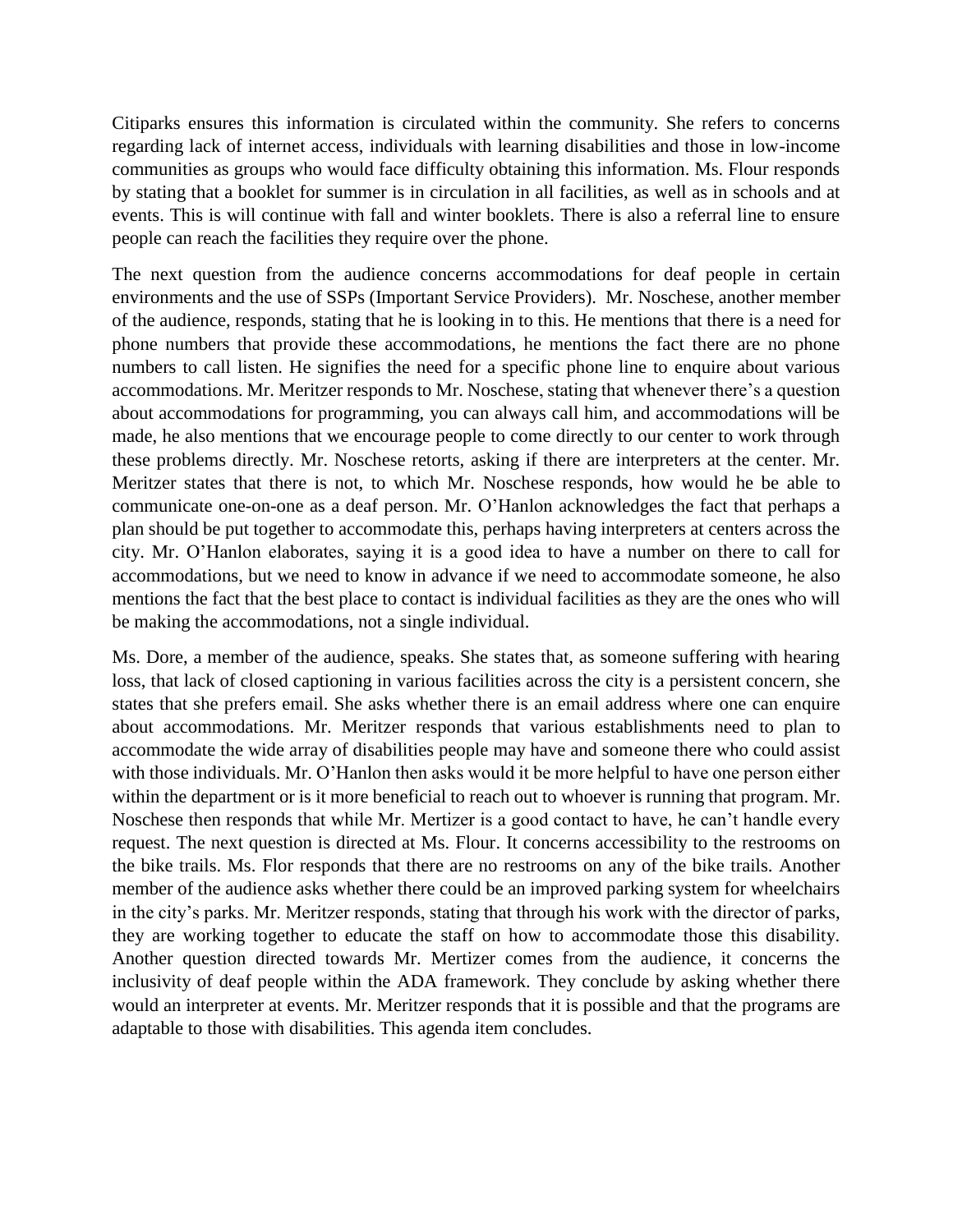### **Partnership with the Complete Streets Project**

Mr. O'Hanlon states that this portion of the meeting will look at what the task force can gain out of this partnership and our role within. He elaborates that there should be some revision as our status as a partner of the complete streets project, there is further concern that despite the project being a collaboration, the task force is having trouble with having their voice heard. Mr. O'Hanlon mentions how he was at a complete public streets event at the Jewish community center and accessibility was an issue that was barely discussed. It wasn't a consideration when considering the infrastructure of the project and accessibility appeared like an oversight. Mr. O'Hanlon concludes his remarks by stating he hopes this task force meeting could be used to a forum to discuss what specific things we want to engage with in regards to the complete streets project, and at what point do things go through the ADA office, the task force and the public. Mr. Metizter then says that the task force needs to be on the table early to ensure accessibility is an integral part of the decision-making process. Mr. O'Hanlon then mentions how using email is an inefficient form of communication with the complete streets project and face-to-face interaction could be a more productive form of communication. A member of the audience asks Mr. Meritzer if people from different areas of the city could form an organization, to which he replies that technically any group of people could. He elaborates that he is forming a list of community organizations related to accessibility. The discussion then concludes with a statement by Mr. Meritzer stating that outreach and including in the disability is in the broader discussion.

# **Election Day Assistance**

Mr. O'Hanlon states his concern regarding the ability of those with disabilities being able to vote on election day. He indicates his request for volunteers to assist on this day. Joy asks whether prospective volunteers they would e-mail Mr. O'Hanlon if they wish to volunteer and how this would be funded, with Joy suggesting Kickstarter as a potential source of funds. Mr. O'Hanlon replies that this is a good idea but he needs assistance to organize this. Mr. McGann then states his concern regarding the fact that 30% hasn't registered to vote and when they do, they may not understand the difference between the different parties. Mr. Noschese responds that we should ask them why they are not interested in registering to vote. He also mentions the fact that most TV advertisements aren't captioned meaning deaf individuals don't know what they stand for. Another concern mentioned by an audience member was the fact that some of these polling places are not accessible and that a database would be a good way of collating this.

#### **The Symposium Update**

Mr. O'Hanlon starts by stating that his recommendation of the affordable housing task force was that the trust fund have the requirement that 10% of the units wheelchair accessible and 4% of the units be accessible to people with vision or blindness related disabilities. And that and that the housing it builds be primarily targeted for people at and below 50% of medium income with a